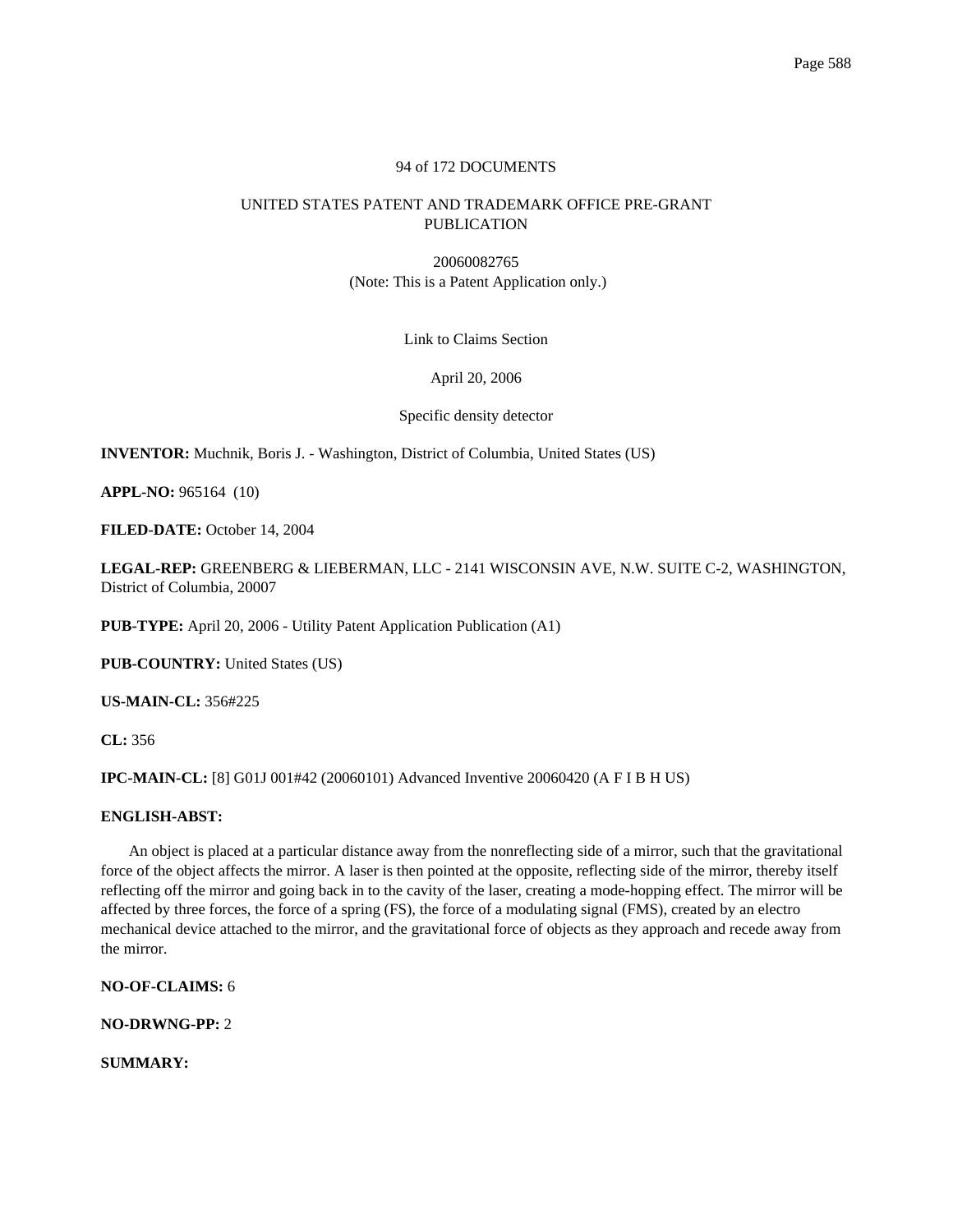### BACKGROUND OF THE INVENTION

[0001] This invention deals with two high level concepts that are common in the art. The first concept is mode-hopping. Mode-hopping is an energy transfer from one transverse electronic mode (TEM) to another. For example, the most common mode hopping occurs between the fundamental mode (TEM00) and the donut mode (TEM01). Mode-hopping has been observed in semiconductor lasers due to the laser light fed back in to the laser cavity as a result of reflections. The laser energy distribution in a beam will switch from one mode to another as a function of the laser light fed back in to the cavity.

[0002] Inventions that discuss the mode-hopping phenomenon usually discuss the negative aspects. Mode-hopping is seen as a drawback to most lasers, particularly as it deals with an increase in temperature. Mode-hopping creates a situation by which, for a given pumping current, the laser can hop to a completely different mode. This "instability" has been linked to the occurrence of unwanted intensity noise, a change in injection strength (detuning), a reduction in beam power, and overall distress to users of various mechanisms utilizing lasers (including semiconductor lasers in compact disc players and bar-code scanners).

[0003] Mode-hopping has also been connected to problems other than use of lasers. In telecommunications, the switching from one mode to another affects the maximum data transmission rate, because different wavelengths have different velocities in single-mode fibers with high dispersion.

[0004] The second concept common in the art is the gravity meter, also known as a gradiometer. The concept of gradiometers has been known for some considerable time. Gradiometers measure the differential curvature or ellipticity of gravity equipotential surfaces, the rate of change of the increase of gravity in the horizontal direction, and/or the rate of increase of gravity in the vertical direction. Their object is to measure small changes in the acceleration of a mass due to gravity, known as "g". Through discovery of "g", one can determine the mass, specific density, etc. of a given space.

[0005] While gradiometers provide a method by which to obtain data regarding spaces, particularly dealing with land surveillance, most gradiometers have been expensive to manufacture and are unsuitable for long-term installation in the field. Because of the expense, care and accuracy that need to be put into their use, gradiometers are not suitable for everyday use. Furthermore, the gravity gradient measurements are associated with significant noise patterns.

### SUMMARY OF THE INVENTION

[0006] The present invention introduces mode-hopping as a method by which one can determine the specific density of an object at a distance. An object is placed at a particular distance away from the nonreflecting side of a mirror, such that the gravitational force of the object affects the mirror. A laser is then pointed at the opposite, reflecting side of the mirror, thereby itself reflecting off the mirror and going back in to the cavity of the laser, creating a mode-hopping effect. The mirror will be affected by three forces, the force of a spring (FS), the force of a modulating signal (FMS), created by an electro mechanical device attached to the mirror, and the gravitational force of objects as they approach and recede away from the mirror.

[0007] Attached to the laser will be a microprocessor that will record the occurring mode-hopping activity. Because the gravitational force imposed on the mirror will change due to the gravitational force of the moving object (FMU) as a result of the distance changing between the mirror and the object. It is necessary for either the device or the object to move because it is the change in the distance that is being measured and without the movement the device will not function. The device will take into consideration FS, FMS, FMU and the distance between the object and the mirror, the change in the gravitational force on the mirror is calculated and plotted on a graph. By taking the second derivative of that function, we will be able to deduct the rate of change of the gravitational force between the mirror and the object, which is proportional to the specific density of the object.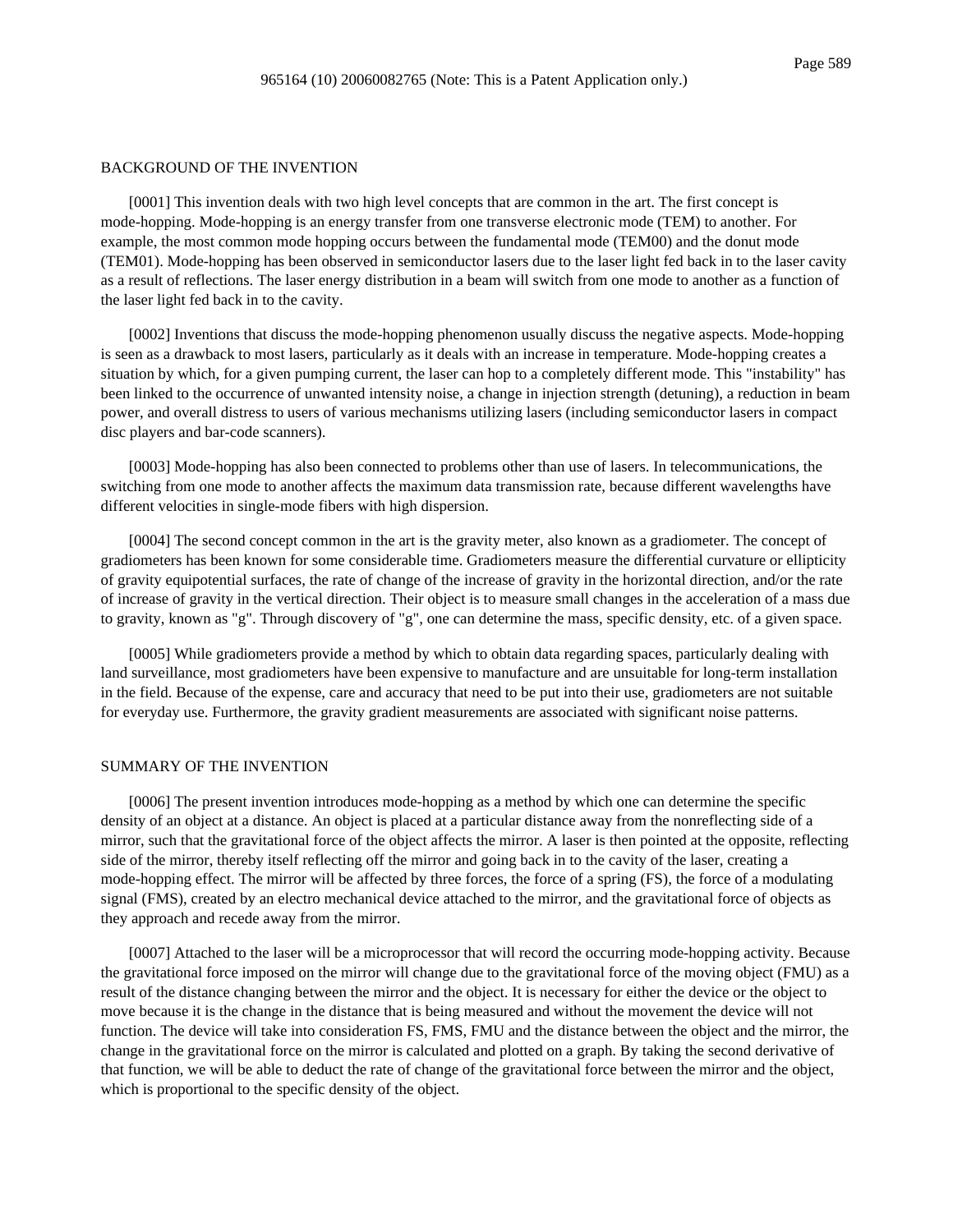**DRWDESC:**

### BRIEF DESCRIPTION OF THE DRAWING

[0008] FIG. 1 shows an environmental perspective view of the present invention.

#### **DETDESC:**

#### DETAILED DESCRIPTION OF THE PREFERRED EMBODIMENTS

[0009] The present invention contains a (HSL) laser (50), which emits laser beams (12) towards an asymmetrically mounted mirror (amm) (10); the mirror (10) is positioned such that the reflecting side is facing towards the laser (50). The hetero-structure laser (50) emits beams (12) that enter a collimating lens (30), which is normally part of the commercially available semiconductor lasers. The collimating lens (30) directs the beams (12) such that they are directed in a straight line towards the mirror (10). The emitted beams (12) then go through a narrow slit (60). The emitted beams (12) then reflect off the mirror (10), reflecting back to the laser (50), and the elements of the return beams (14) which go through the narrow slit (60) will go back in to the cavity of the laser (50), thereby creating a mode-hopping effect and depressing the single mode hopping mode. The system is optically aligned to maximize the effect of suppressing the single fundamental mode. This minimizes the emitted beams (12) of the laser (50). Any misalignment of the mirror (10) will cause the increase in the intensity of the output of the emitted beams (12).

[0010] The mirror (10) is mounted as part of the present invention, asymmetrically, via a spring (80) that allows the mirror (10) to move. The return beams (14) are reflected off the mirror (10) in different directions as a result of the movement of the mirror (10). While most of the return beams (14) do not get reflected back into the laser (50), the narrow slit (60) serves to ensure that when return beams (14) are in the correct position, as much light as possible is reflected back into the laser (50) in order to ensure the return beams (14) enter the laser cavity of the laser (50) and mode hopping is maximized.

[0011] On the opposite, nonreflecting side of the mirror (10) will be an object (90). The object (90) will have its own gravitational force (FMU). The gravitational force will then be established between the mirror (10) and the object (90). This gravitational force will change as a result of moving the object (90) in the perpendicular direction to the axis of the mirror (10). Due to the change in the distance between the object (90) and the mirror (10), according to Newton's gravitational law the gravitational force is inversely proportional to the square of the distance. This changing force will produce a change in the orientation of the mirror (10), which will subsequently misalign the original optical setup described above. That angle of misalignment, which is proportional to the gravitational force will cause an increase in the return beams (14) and subsequently will become the measure of the gravitational force. The return beams (14) will be then detected and plotted as a function of the changing gravitational force. The second derivative of this plot will be proportional to the specific density of the object (90) and will be deducted electronically by the microprocessor (100) based on the above described measurements. The second derivative of different materials would be associated with specific densities, which will be then calibrated and stored in the microprocessor (100) for comparison to real time objects. Therefore, the microprocessor (100) will be able to distinguish between materials of interest, such as heavy metals or any other object or the lack thereof.

[0012] It should be understood that the change in the angle of the mirror and therefore the return beams (14) coming off the mirror (10) is extremely small due to the fact that the gravitational force between the object (90) and the mirror (10) is marginally measurable. Nevertheless, there are numerous methods for amplifying this effect that are commonly known. One of these techniques would be the use of an optical multiplexer commonly used in the